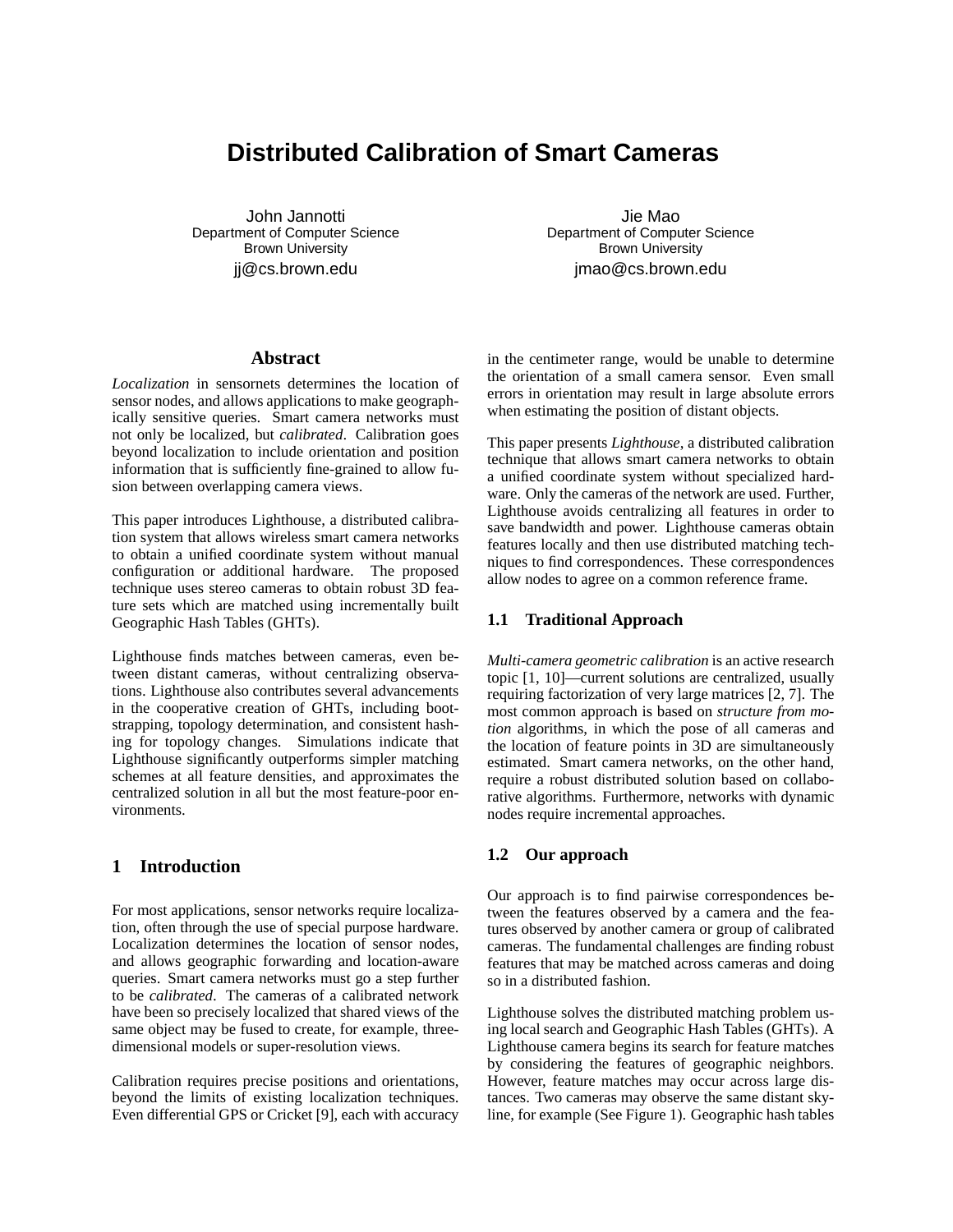

**Figure 1**: A small misorientation of camera H would lead to large errors in estimating the position of X, but if D and H are aware that they both observe  $\overline{X}$ , they may use that information to orient precisely with respect to each other. Complicating this matching problem, cameras B and D do not observe similar features despite their proximity, while distant cameras D and H have overlapping views.

allow distant nodes to insert features into a shared table. When features "collide", the observers are notified and compute a relative transform.

GHTs presuppose the use of geographic forwarding, such as GPSR [4], which requires a shared coordinate system. Yet until correspondences are found, the nodes do not share a coordinate system. Lighthouse includes bootstrapping techniques that allow adjacent GHTs to share features without geographic routing between them. When correspondences are found, the adjacent GHTs are merged into a single, large GHT.

## **2 Pairwise Feature Matching**

Distributed calibration requires that sensors find similar features in other cameras. Unfortunately, low-level two-dimensional features are very difficult to match between the images of uncalibrated cameras. Instead, we advocate smart cameras with two image sensors. Using two sensors with a known (short) baseline allows for local stereo reconstruction, producing 3D features from the individual 2D images. 3D features are more robust for matching across nodes because they are immune to differences in color and brightness sensitivity.

We have prototyped pairwise 3D feature matching using several *camera pods*. Each camera pod includes four rigidly mounted network cameras capable of small baseline feature matching and stereo reconstruction. Our experiments used two cameras in each pod. First, simple two-dimensional features (corners) were detected separately in the images of each camera. Next, correspondences between the features of the two images were determined. This task was greatly simplified by the short, known base-line between the images. From these correspondences, three-dimensional locations for the features were determined. Closer features exhibit greater parallax in the twin images. In a smart camera network, this

work would be accomplished locally in a dual-imaged smart camera.

## **2.1 Three-dimensional matching**

Once each camera pod possessed a set of threedimension features (points, really), we considered the task of matching those points between pairs of camera pods. In this prototype, all of the features of two pods were brought together, and RANSAC [5] was employed to find the transformation that brought the largest number of 3D points into correspondence.

In a large sensor network, it would be infeasible to share all points between all pairs of cameras. Section 3 describes how features can be detected without wholesale feature exchange.

#### **2.2 Geometric Hashing**

Lighthouse advocates a move away from sharing all lowlevel features detected by a cameras toward a strategy that shares a few, robust high-level features. A *robust* feature is one that can be recognized easily by various cameras, regardless of pose. Geometric hashing maps a complicated low-level feature set to a single, more robust feature or *category*.

For example, rather than sharing all 3D feature points, Lighthouse might select triples of three-dimensional points and their relative distances. Such a triple can be recognized regardless of camera pose.

The use of Scale Independent Feature Transforms [6] is a more powerful implementation of the same idea. Objects are reduced to (an unfortunately large) number of *SIFT keys*. These keys may be viewed as geometric hashes of the object in question, and are little affected by scale, rotation, or noise.

As we describe Lighthouse's operation, we assume the existence of some geometric hashing function that is capable of finding robust, high-level features, and reducing them to a form that can be used for matching. The effectiveness of these features is abstracted away by assuming that each match may confer some certainty that a particular transform is appropriate to bring two cameras into a common reference frame. Lighthouse may operate with any threshold level of certainty required to complete a match.

## **3 Matching with GHTs**

Using robust three-dimensional features reduces the problem of distributed calibration to the detection of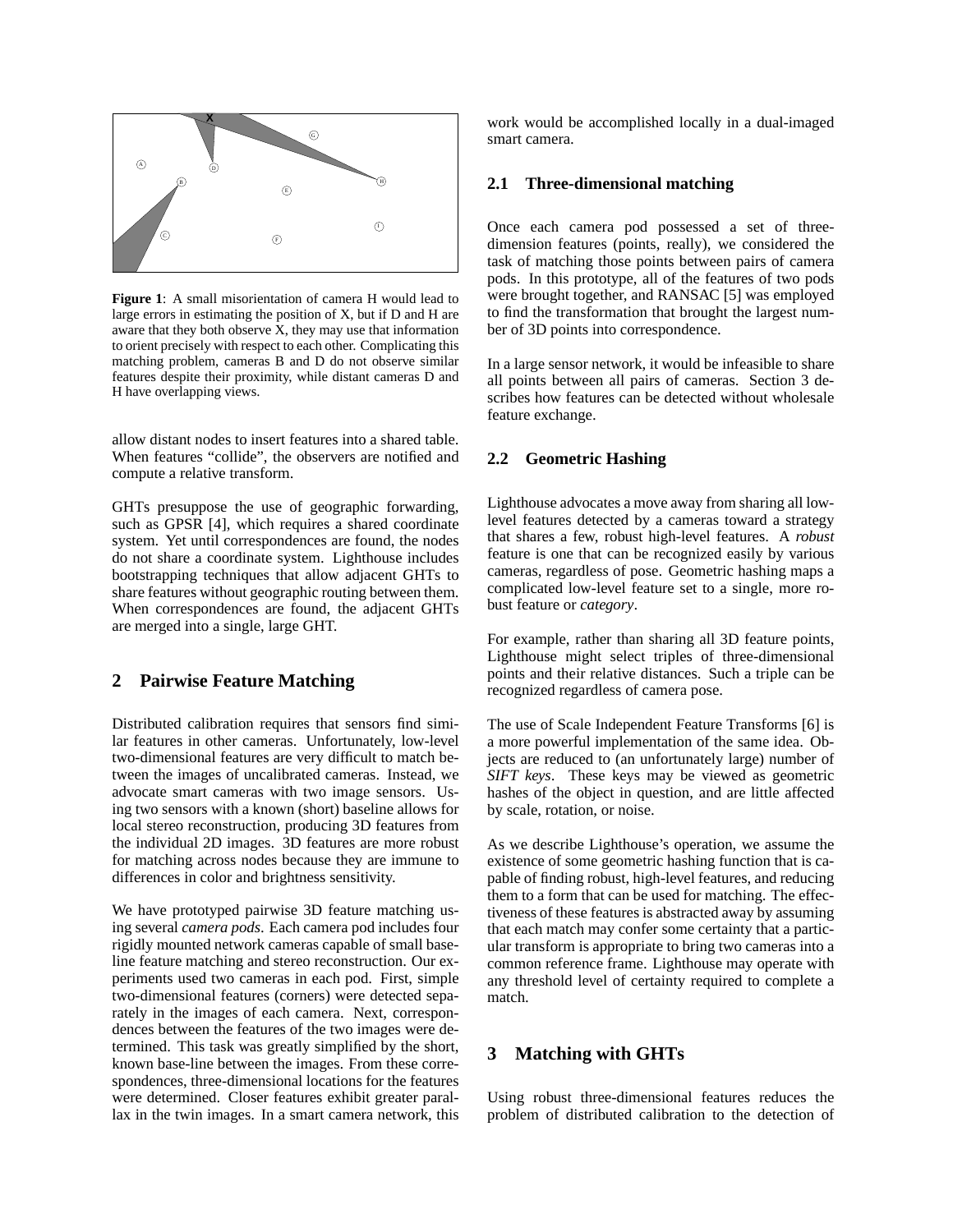non-empty set intersection among the features of all camera pairs. This is, if node A observes features  ${a_1, a_2, a_3...}$ , and B observes features  ${b_1, b_2, b_3...}$  we must discover any  $a_i$  that is the same feature as some  $b_j$ . If so, nodes A and B should learn of the intersection in order to agree upon a shared reference frame. In order to control errors, it may be important for a given node to learn of many shared features with a set of cameras in a given reference frame. Multiple matches may be required to eliminate errors caused by, for example, the repetition of many similar features in real-world settings, such as the seats of a stadium.

As implied by the previous section, a simple way to find many shared features is to attempt pairwise matches between neighbor nodes. Many wireless protocols require periodic beacons in order to establish neighbor tables used during routing. Lighthouse augments these beacons with feature announcements. When a node hears of a feature that it has also observed, a match has been found. Of course, this technique might be extended to announce features over multiple hops. However, extending this technique to flood all features throughout the network would be infeasible for even moderately large networks. We compare Lighthouse to each of these techniques in the following section.

Lighthouse uses a Geographic Hash Table (GHT) to match common features at greater distances. A GHT, like the distributed hash tables of wired networking, allows cooperating nodes to store data at arbitrary nodes in a network, based on the hash of the data's key value. In a GHT, the hash function computes a geographic coordinate, and the data item is stored at the node nearest to that coordinate.

Finding matches in a smart camera network that has already formed a GHT is straightforward. A node first computes a *geometric* (not geographic) hash of its features. The category is used as the key to insert the feature into the GHT. Two nodes with similar features will hash the feature to the same category, and then geographically hash the category to the same coordinate. The same node will therefore be responsible for storing both features, the "collision" may be noted, and the observing nodes notified. Figure 2 illustrates the matching process.

Unfortunately, GHTs rely on geographic forwarding which needs localization—which we intended to accomplish through feature matching. The goal of Lighthouse is to bootstrap the construction of ever larger GHTs using only the information gained during the construction of smaller GHTs, using data-directed calibration. The key insight is that any node within radio range of a GHT may use it for matching, even if the node in question is outside the GHTs coordinate space. Geographic forwarding is not needed for the first hop.



**Figure 2**: The feature X is observed by the two separate camera nodes. The feature is categorized through a geometric hash function, g(), and then a storage location is selected with a geographic hash, h(). Each camera routes the feature toward the designated location, where the closest node, N, stores the feature, detects matches, and informs the observers.

## **3.1 Singleton GHTs**

We begin by considering the network at the beginning of a simultaneous startup. Each camera node is able to observe visible features, transmit in a local radio range, and listen for broadcasts from nearby nodes. We consider each of these nodes to be a *singleton* GHT with its own coordinate space. The GHT consists of one node, located at the origin and oriented in the direction of the camera's view. The known baseline between the node's image sensors allows a single camera to determine the scale of features in absolute terms.

Of course, a singleton GHT is a degenerate case. All inserts are stored at the single node, and no feature matches will be discovered.

## **3.2 GHT Maintenance**

In order to support feature matching, a GHT should contain the features observed by each of its constituent nodes. Although the constituent nodes of a given GHT have already agreed upon a coordinate system, new feature matches among nodes of the GHT may allow the nodes to eliminate errors that might otherwise build up through pairwise matching. More importantly, we will soon see that these inserts are critical to allow merges with adjacent GHTs.

#### **3.3 Merging GHTs**

Adjacent GHTs are GHTs that contain nodes within radio range of one another. We call the set of nodes that are within radio range of a GHT, but are located within another GHT, the *neighbor set*. A neighbor node may constitute an entire GHT, as in the case of singletons, or simply a single member of a multi-node GHT.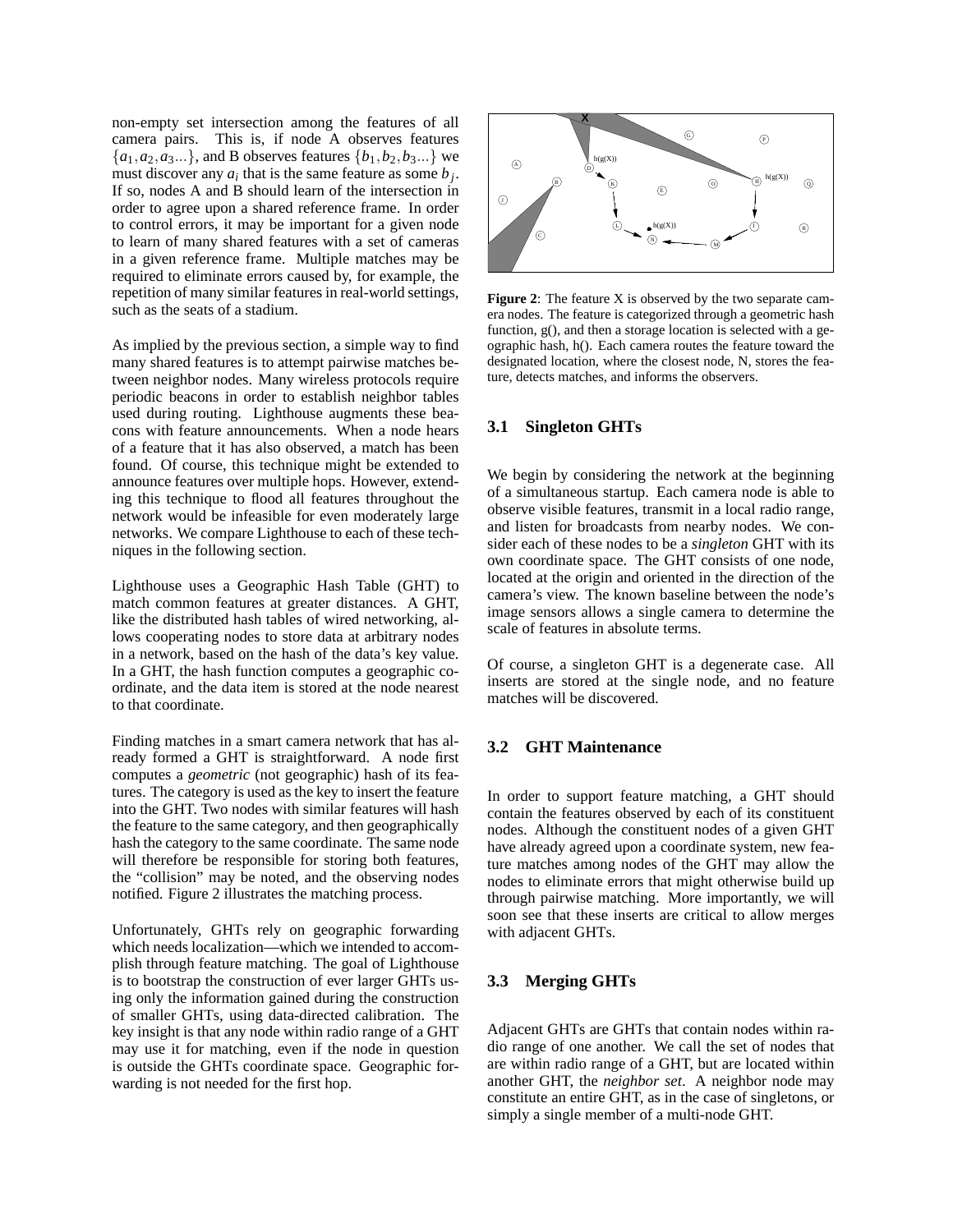### *Neighbor exchange*

Nodes from the neighbor set attempt to find matches between the adjacent GHTs by inserting features from their home GHT into the neighboring GHT. These features may have been directly observed by the neighbor, or they may have be stored at the neighbor by another member of the neighbor's GHT. In extreme cases, the neighbor may actively query its GHT to find additional features to share with the adjacent GHT. As an optimization, the proxy may respond immediately without inserting the feature if it contains a local feature match.

#### *Proxy responses*

A neighbor's coordinate system is independent of the GHT into which it will insert. Therefore, insertions are passed through a proxy node inside the adjacent GHT. The proxy node performs the insertion, and forwards responses back to the neighbor. After the neighbor receives a response the neighbor may trigger a merge of the two GHTs by broadcasting the new coordinate system to both GHTs. This decision might be triggered only after a threshold of matches has been met.

#### *Consistent hashing*

GHTs were proposed for sensornets of static extent. As such, the range of the geographic hash function is predetermined by the geographic range of the sensornet. In a dynamic GHT, the size of the sensornet changes, and so the range must vary as well. The range should not exceed the true size of the sensornet by too much, or data items will be concentrated at the edges. The range should not be too small, or data items will be unduly concentrated in a few nodes.

To solve these problems, an appropriate range should be chosen for any GHT. One such range is the convex hull of the nodes in the GHT, though hashing to this irregular shape is not straightforward. In addition, because the topology of a dynamic GHT changes with time, it is important to develop a *consistent* [3] hash function that leaves most data items in the same location in response to small topology changes.

We advocate a two-phased hashing strategy, illustrated in Figure 3, that uses a loose bounding box, a family of hash functions, and knowledge of the true boundary of the GHT. To determine the location for a data item, it is hashed into the loose bounding box using the first member of the hash-family. Using a local polygon inclusion test, if the location is *also* inside the true boundary of the GHT, the item is routed to the node closest to the hashed location. If not, successive members of the hashfamily are used until an agreed upon limit is reached. If the limit is reached, the item is stored at the node closest to the first hashed location. A looser bounding box leads to addition computational effort to determine the appropriate hashed location for storage, but will lead to fewer complete rehashings which must occur when the bounding box is changed.



**Figure 3**: The group of gray nodes is a GHT, using the dashed box as its loose bounding box. To store an item, X, it is hashed repeatedly  $(h_1, h_2, h_3)$  until a locations is found within the perimeter. If node A joins the GHT, the loose bounding box need not be changed, therefore only those items, like X, that were placed in their current location after after skipping a hash location that is in the new perimeter. If node B joins the GHT, the loose bounding box must be expanded, requiring all items to be rehashed.

## **4 Evaluation**

We conduct NS [8] simulations using a simple implementation of a GHT using code from GPSR [4]. Experiments are run in a 250m square with 100 randomly placed and oriented cameras, each with a radio range of 40m. Features are randomly placed in or near the 250m square where they may be detected by cameras if the camera is within 125m, and oriented properly. Cameras are assumed to have a 30◦ viewing angle. The number of features is varied to measure the effect of feature density.

## **4.1 Convergence**

The first metric by which to measure a calibration technique is its ability to find matches and allow for the convergence of nodes into a shared coordinate space. We compare Lighthouse against three other strategies. The first two strategies are simple short range advertisement schemes. In the 1-hop scheme, each camera broadcasts the set of features it observes to all cameras within radio range. In the 2-hop scheme, features are rebroadcast by any camera that hears them from the direct observer.

Figure 4 shows that Lighthouse improves upon the performance of each of these schemes, allowing the 100 cameras to converge into approximately half the number of independent coordinate systems as the 2-hop scheme. The final scheme is an impractical flooding protocol that propagates all features to all reachable nodes. It shows the absolute minimum number of isolated groups that exist when all cameras are aware of the features of all other cameras. For example, when only 100 features are detected throughout the network there are approximately 14 sets of camera that share no features in common.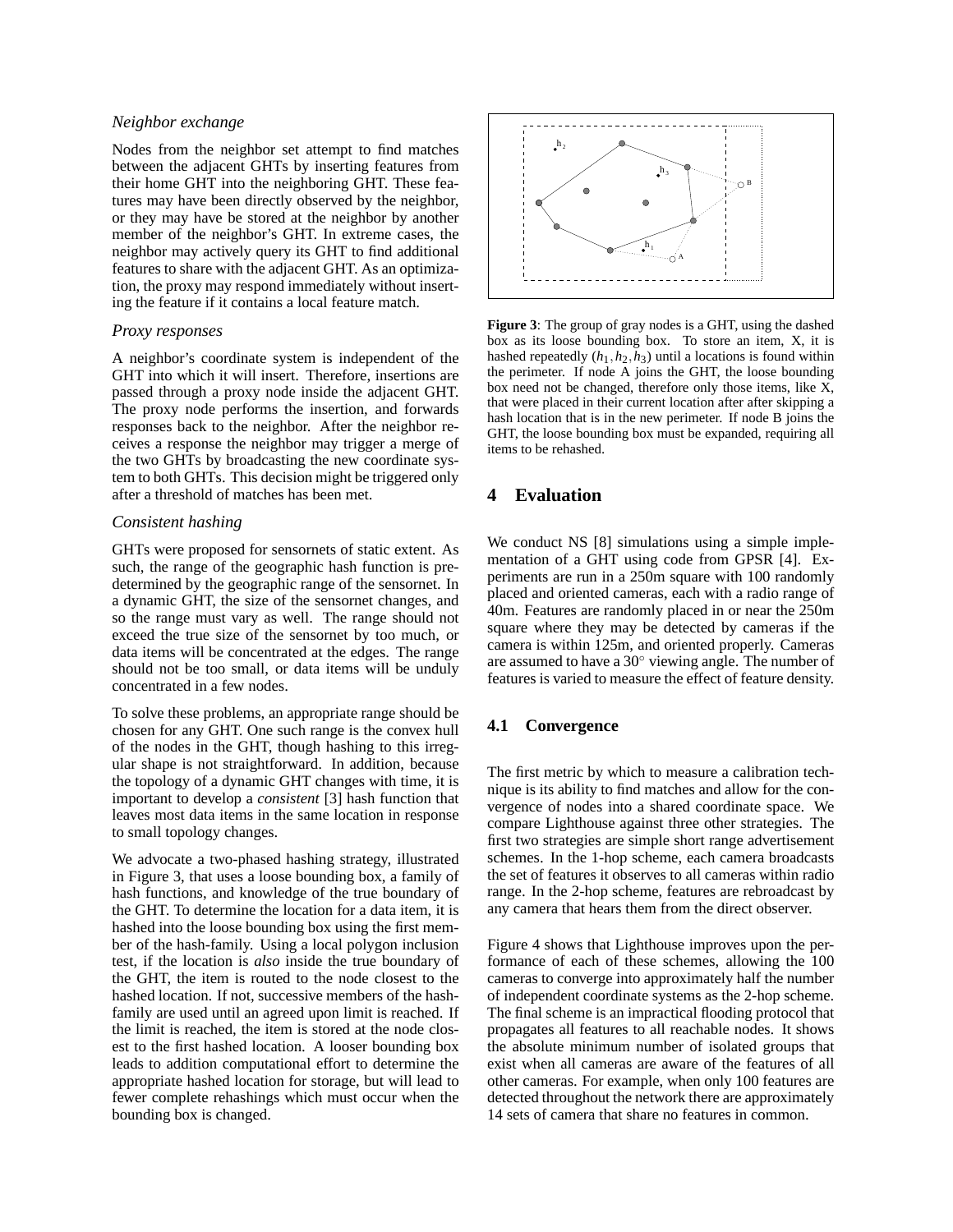

**Figure 4**: Lighthouse is compared to simpler 1-hop and 2 hop neighbor schemes, as well as a perfect matching scheme that fbods all features to all nodes. As the feature density increases, all schemes are able to reduce the number of independent GHTs by finding shared features. At all densities Lighthouse performs significantly better than the short-range schemes. At reasonable feature densities, Lighthouse approximates complete fboding.



**Figure 5**: As feature density increases, more features are exchanged and more bandwidth is consumed. Lighthouse is able to grow as slowly as 2-hop, despite its ability to find widespread matches.

In should be noted that the 2-hop and flooding schemes are not viable schemes for simultaneous calibration and GHT construction. Both schemes assume that two cameras may merge into a single GHT, even if the nodes between them cannot. In such a case, the merged nodes would not be able to use their coordinate system for the geographic forwarding required to implement a GHT.

#### **4.2 Scalability**

In the last section we examined Lighthouse's ability to find matches, we now consider the cost of doing so. Figure 5 shows the amount of bandwidth used to disseminate features for matching. The graph underestimate the cost, in absolute terms, because our simulation uses very compact representations of features (integers). In reality, features are likely to be considerably larger, but the relative effect should be similar in each case.

Thinking about the costs asymptotically, 1-hop emits a message from each node, and receives features from *d* adjacent node. In 2-Hop, each node emits a feature, and the *d* nodes that hear it re-emit it. The  $O(d^2)$  nodes